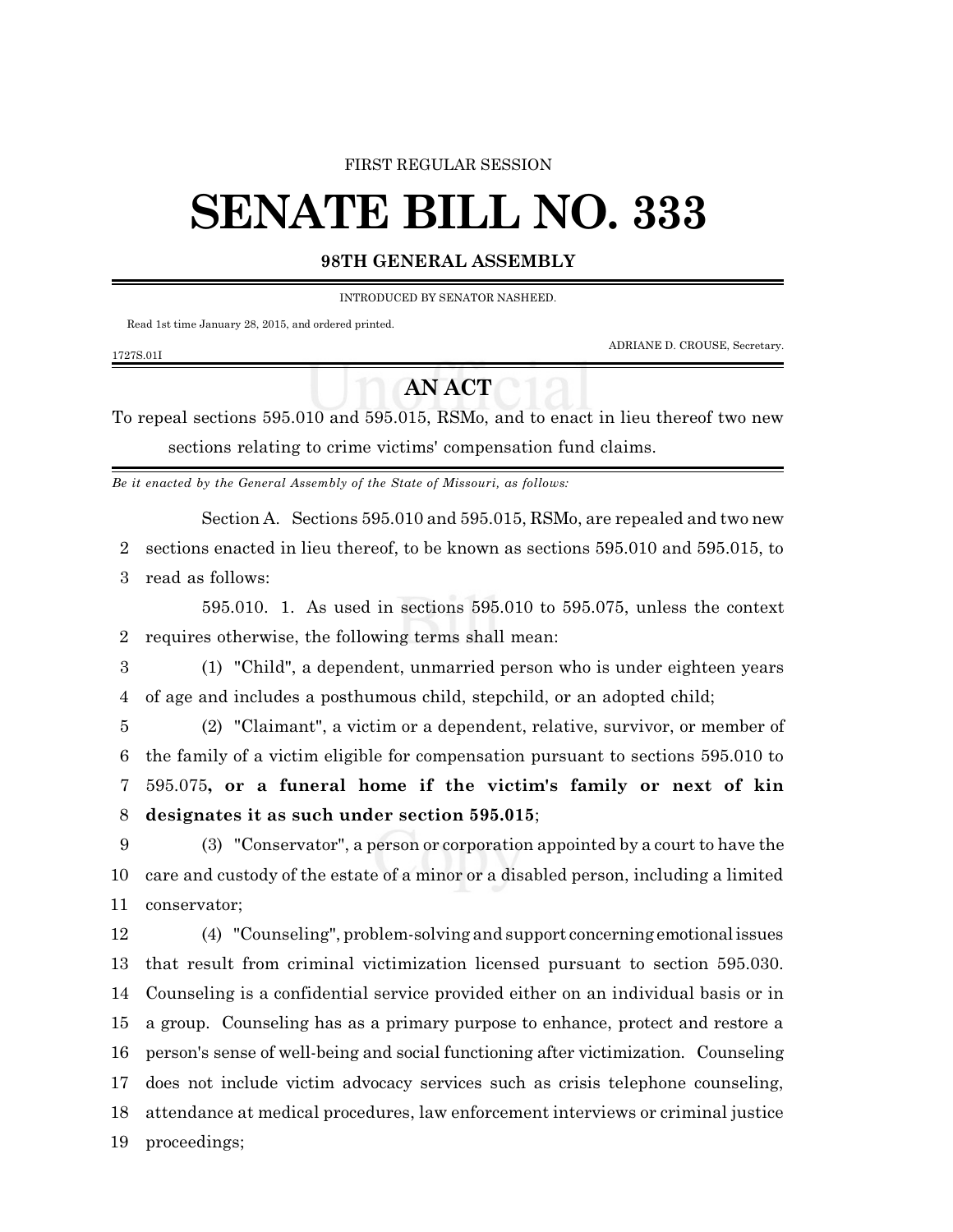(5) "Crime", an act committed in this state which, if committed by a mentally competent, criminally responsible person who had no legal exemption or defense, would constitute a crime; provided that, such act involves the application of force or violence or the threat of force or violence by the offender upon the victim but shall include the crime of driving while intoxicated, vehicular manslaughter and hit and run; and provided, further, that no act involving the operation of a motor vehicle except driving while intoxicated, vehicular manslaughter and hit and run which results in injury to another shall constitute a crime for the purpose of sections 595.010 to 595.075, unless such injury was intentionally inflicted through the use of a motor vehicle. A crime shall also include an act of terrorism, as defined in 18 U.S.C. Section 2331, which has been committed outside of the United States against a resident of Missouri;

 (6) "Crisis intervention counseling", helping to reduce psychological trauma where victimization occurs;

(7) "Department", the department of public safety;

 (8) "Dependent", mother, father, spouse, spouse's mother, spouse's father, child, grandchild, adopted child, illegitimate child, niece or nephew, who is wholly or partially dependent for support upon, and living with, but shall include children entitled to child support but not living with, the victim at the time of his injury or death due to a crime alleged in a claim pursuant to sections 595.010 to 595.075;

 (9) "Direct service", providing physical services to a victim of crime including, but not limited to, transportation, funeral arrangements, child care, emergency food, clothing, shelter, notification and information;

 (10) "Director", the director of public safety of this state or a person designated by him for the purposes of sections 595.010 to 595.075;

 (11) "Disabled person", one who is unable by reason of any physical or mental condition to receive and evaluate information or to communicate decisions to such an extent that the person lacks ability to manage his financial resources, including a partially disabled person who lacks the ability, in part, to manage his financial resources;

 (12) "Emergency service", those services provided within thirty days to alleviate the immediate effects of the criminal act or offense, and may include cash grants of not more than one hundred dollars;

(13) "Earnings", net income or net wages;

(14) "Family", the spouse, parent, grandparent, stepmother, stepfather,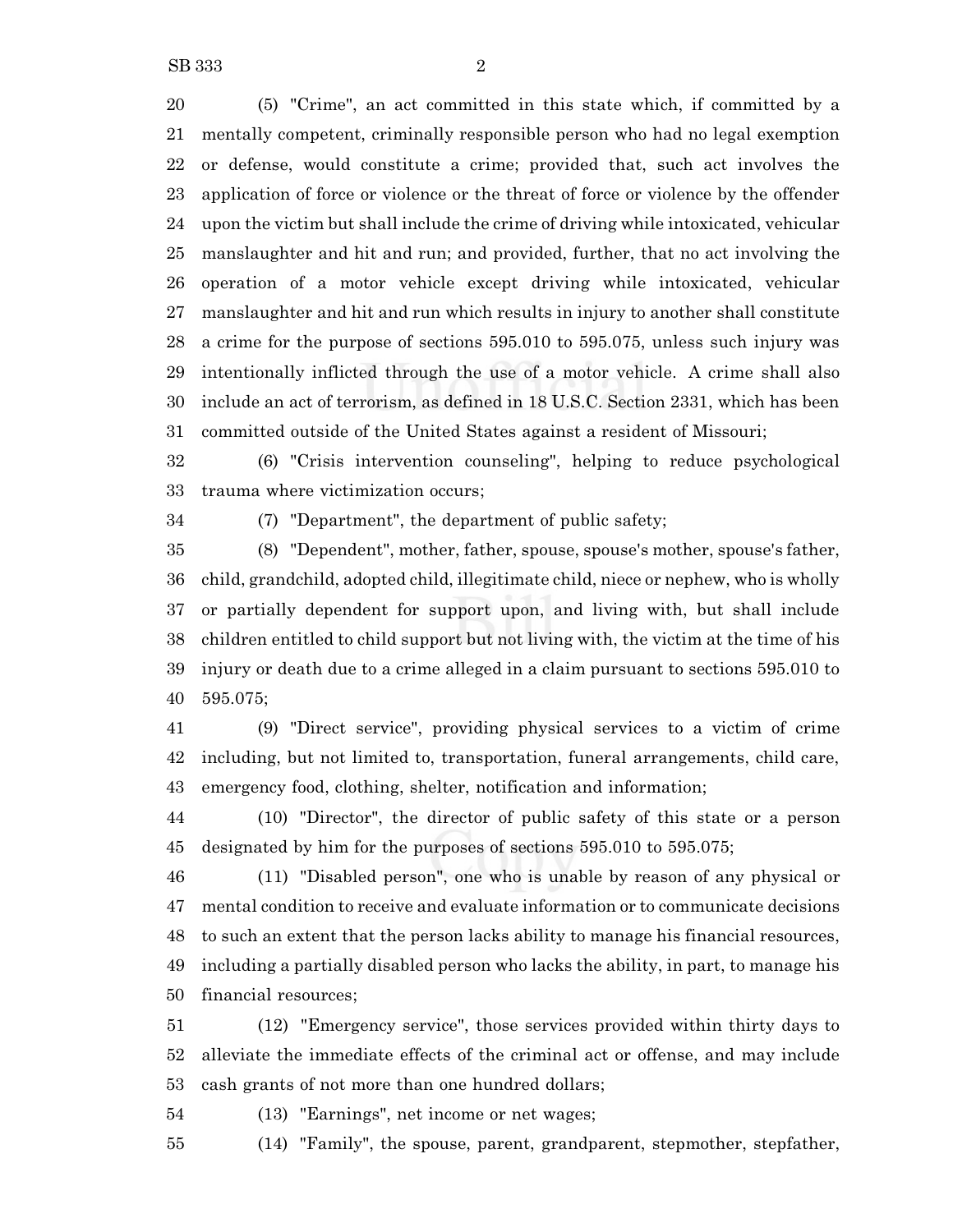child, grandchild, brother, sister, half brother, half sister, adopted children of parent, or spouse's parents;

 (15) "Funeral expenses", the expenses of the funeral, burial, cremation or other chosen method of interment, including plot or tomb and other necessary incidents to the disposition of the remains;

 (16) "Gainful employment", engaging on a regular and continuous basis, up to the date of the incident upon which the claim is based, in a lawful activity from which a person derives a livelihood;

 (17) "Guardian", one appointed by a court to have the care and custody of the person of a minor or of an incapacitated person, including a limited guardian;

 (18) "Hit and run", the crime of leaving the scene of a motor vehicle accident as defined in section 577.060;

 (19) "Incapacitated person", one who is unable by reason of any physical or mental condition to receive and evaluate information or to communicate decisions to such an extent that he lacks capacity to meet essential requirements for food, clothing, shelter, safety or other care such that serious physical injury, illness, or disease is likely to occur, including a partially incapacitated person who lacks the capacity to meet, in part, such essential requirements;

(20) "Injured victim", a person:

 (a) Killed or receiving a personal physical injury in this state as a result of another person's commission of or attempt to commit any crime;

 (b) Killed or receiving a personal physical injury in this state while in a good faith attempt to assist a person against whom a crime is being perpetrated or attempted;

 (c) Killed or receiving a personal physical injury in this state while assisting a law enforcement officer in the apprehension of a person who the officer has reason to believe has perpetrated or attempted a crime;

 (21) "Law enforcement official", a sheriff and his regular deputies, municipal police officer or member of the Missouri state highway patrol and such other persons as may be designated by law as peace officers;

(22) "Offender", a person who commits a crime;

 (23) "Personal physical injury", actual bodily harm only with respect to the victim. Personal physical injury may include mental or nervous shock resulting from the specific incident upon which the claim is based;

 (24) "Private agency", a not-for-profit corporation, in good standing in this state, which provides services to victims of crime and their dependents;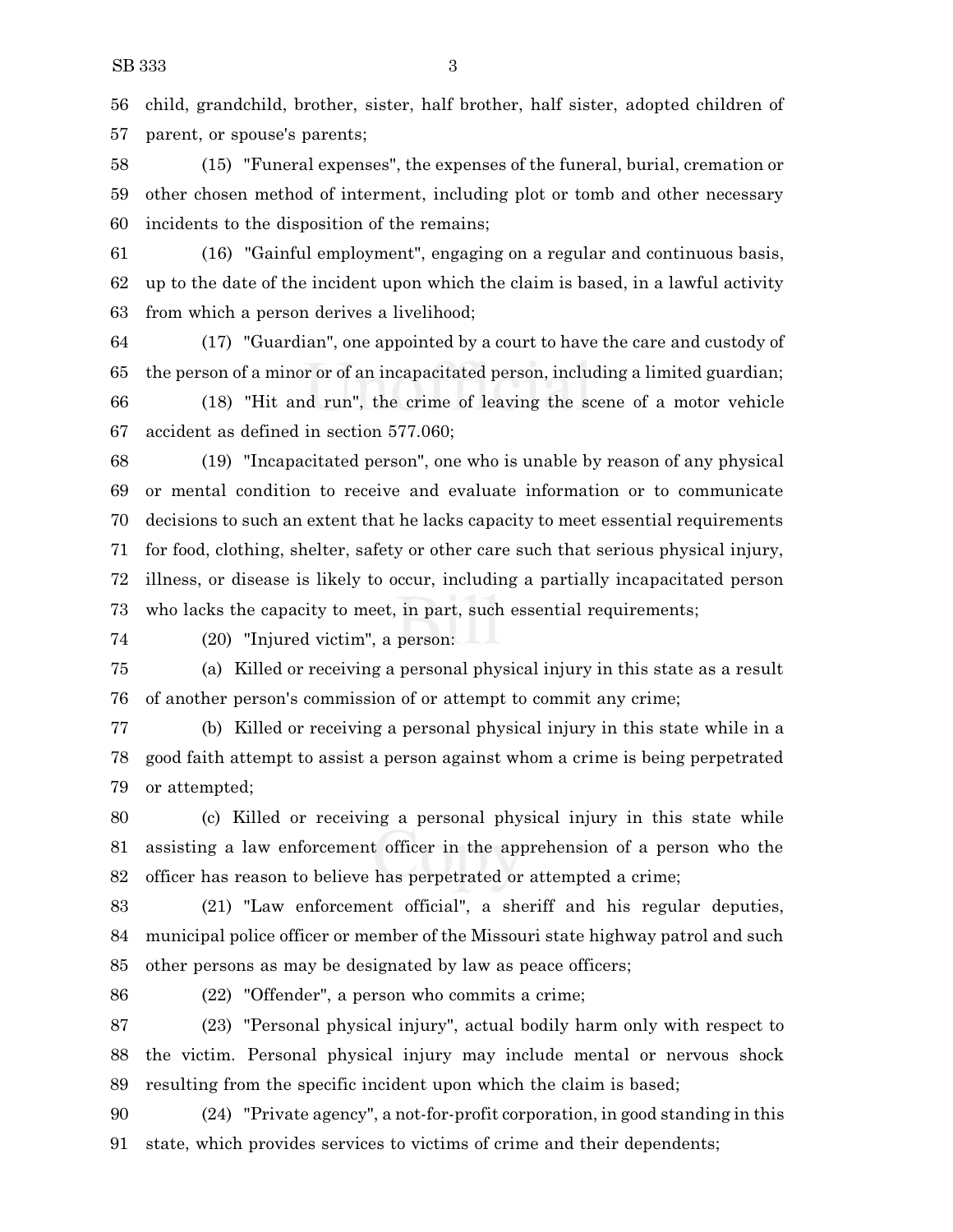(25) "Public agency", a part of any local or state government organization which provides services to victims of crime;

 (26) "Relative", the spouse of the victim or a person related to the victim within the third degree of consanguinity or affinity as calculated according to civil law;

 (27) "Survivor", the spouse, parent, legal guardian, grandparent, sibling or child of the deceased victim of the victim's household at the time of the crime; (28) "Victim", a person who suffers personal physical injury or death as

a direct result of a crime, as defined in subdivision (5) of this subsection;

 (29) "Victim advocacy", assisting the victim of a crime and his dependents to acquire services from existing community resources.

 2. As used in sections 565.024 and 565.060 and sections 595.010 to 595.075, the term "alcohol-related traffic offense" means those offenses defined by sections 577.001, 577.010, and 577.012, and any county or municipal ordinance which prohibits operation of a motor vehicle while under the influence of alcohol.

595.015. 1. The department of public safety shall, pursuant to the provisions of sections 595.010 to 595.075, have jurisdiction to determine and award compensation to, or on behalf of, victims of crimes. In making such determinations and awards, the department shall ensure the compensation sought is reasonable and consistent with the limitations described in sections 595.010 to 595.075. Additionally, if compensation being sought includes medical expenses, the department shall further ensure that such expenses are medically necessary. The department of public safety may pay directly to the provider of the services compensation for medical or funeral expenses, or expenses for other services as described in section 595.030, incurred by the claimant. The department is not required to provide compensation in any case, nor is it required to award the full amount claimed. The department shall make its award of compensation based upon independent verification obtained during its investigation.

 2. Such claims shall be made by filing an application for compensation with the department of public safety. The application form shall be furnished by the department and the signature shall be notarized. The application shall include:

(1) The name and address of the victim;

 (2) If the claimant is not the victim, the name and address of the claimant and relationship to the victim, the names and addresses of the victim's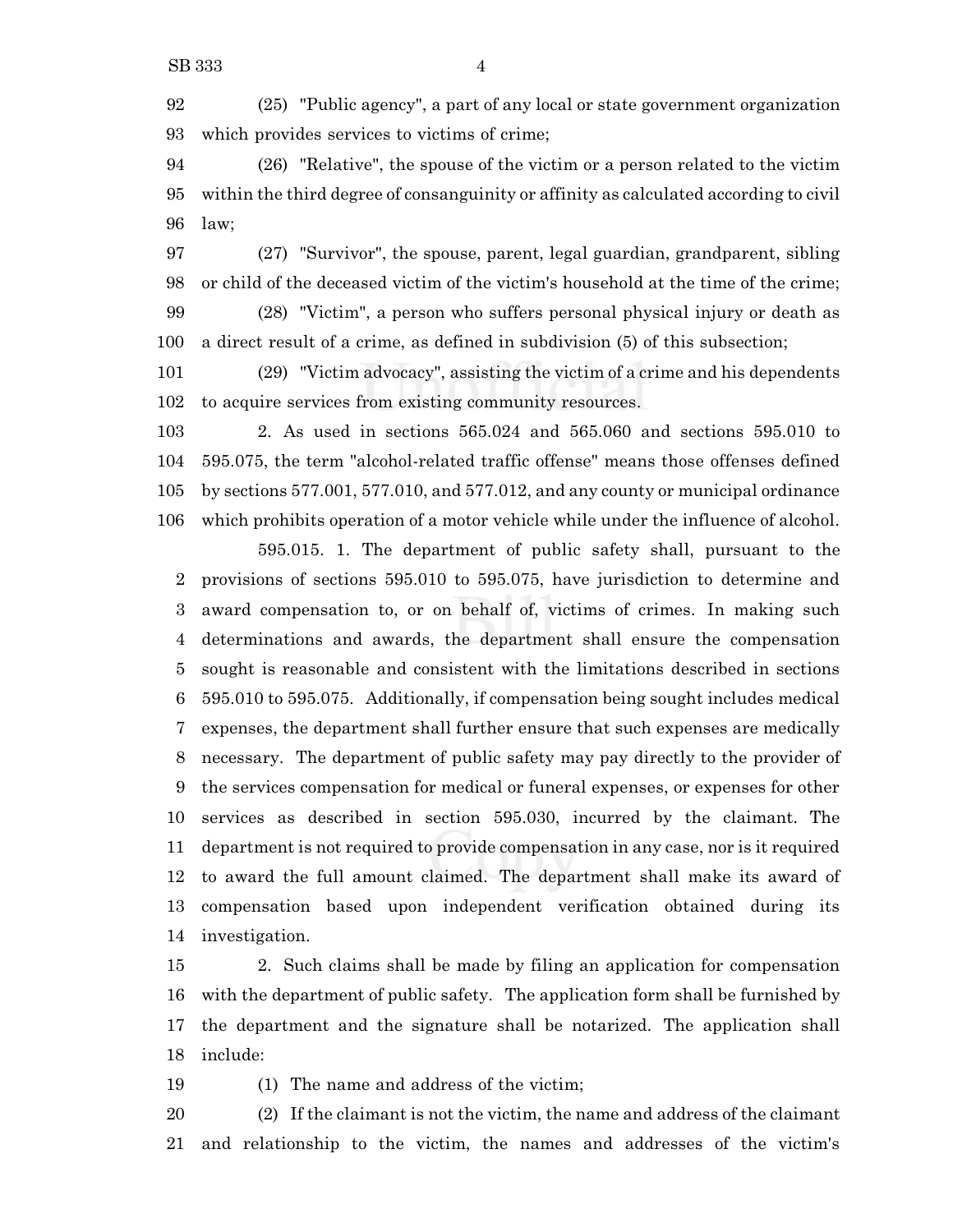dependents, if any, and the extent to which each is so dependent;

 (3) The date and nature of the crime or attempted crime on which the application for compensation is based;

 (4) The date and place where, and the law enforcement officials to whom, notification of the crime was given;

 (5) The nature and extent of the injuries sustained by the victim, the names and addresses of those giving medical and hospital treatment to the victim and whether death resulted;

 (6) The loss to the claimant or a dependent resulting from the injury or death;

 (7) The amount of benefits, payments or awards, if any, payable from any source which the claimant or dependent has received or for which the claimant or dependent is eligible as a result of the injury or death;

 (8) Releases authorizing the surrender to the department of reports, documents and other information relating to the matters specified under this section; and

(9) Such other information as the department determines is necessary.

 3. In addition to the application, the department may require that the claimant submit materials substantiating the facts stated in the application.

 4. If the department finds that an application does not contain the required information or that the facts stated therein have not been substantiated, it shall notify the claimant in writing of the specific additional items of information or materials required and that the claimant has thirty days from the date of mailing in which to furnish those items to the department. Unless a claimant requests and is granted an extension of time by the department, the department shall reject with prejudice the claim of the claimant for failure to file the additional information or materials within the specified time.

 5. The claimant may file an amended application or additional substantiating materials to correct inadvertent errors or omissions at any time before the department has completed its consideration of the original application.

 6. The claimant, victim or dependent shall cooperate with lawenforcement officials in the apprehension and prosecution of the offender in order to be eligible, or the department has found that the failure to cooperate was for good cause.

 7. Any state or local agency, including a prosecuting attorney or law enforcement agency, shall make available without cost to the fund all reports,